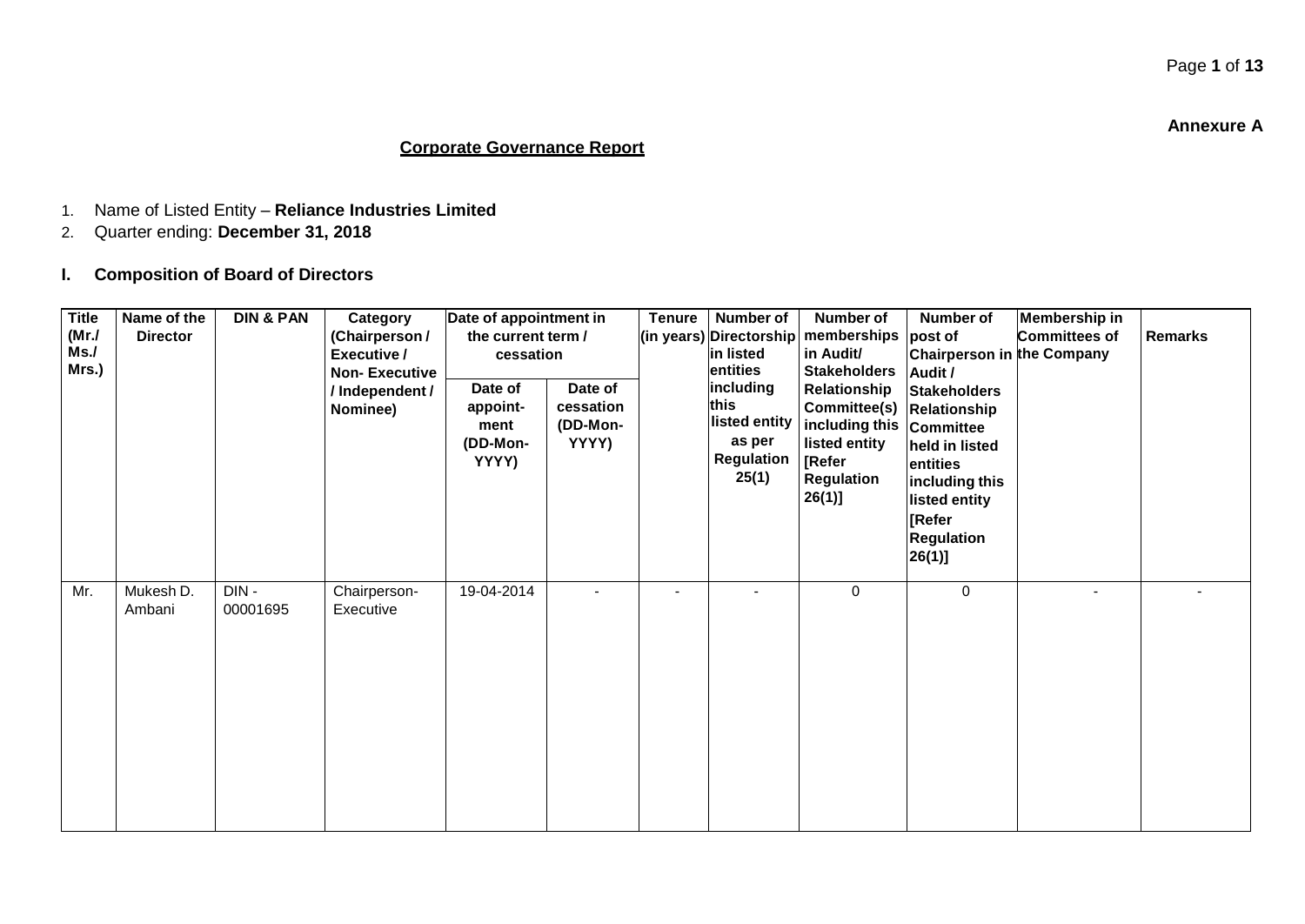| <b>Title</b><br>(MrJ)<br>Ms.<br>Mrs.) | Name of the<br><b>Director</b> | <b>DIN &amp; PAN</b> | Category<br>(Chairperson /<br>Executive /<br><b>Non-Executive</b><br>/ Independent /<br>Nominee) | Date of appointment in<br>the current term /<br>cessation<br>Date of<br>appoint-<br>ment<br>(DD-Mon-<br>YYYY) | Date of<br>cessation<br>(DD-Mon-<br>YYYY) | <b>Tenure</b> | <b>Number of</b><br>(in years) Directorship<br>in listed<br>entities<br>including<br>this<br>listed entity<br>as per<br><b>Regulation</b><br>25(1) | <b>Number of</b><br>memberships<br>in Audit/<br><b>Stakeholders</b><br>Relationship<br>Committee(s)<br>including this<br>listed entity<br><b>[Refer</b><br><b>Regulation</b><br>$26(1)$ ] | <b>Number of</b><br>post of<br>Chairperson in the Company<br>Audit /<br><b>Stakeholders</b><br><b>Relationship</b><br><b>Committee</b><br>held in listed<br>entities<br>including this<br>listed entity<br><b>[Refer</b><br><b>Regulation</b><br>$26(1)$ ] | <b>Membership in</b><br><b>Committees of</b>                                                           | <b>Remarks</b> |
|---------------------------------------|--------------------------------|----------------------|--------------------------------------------------------------------------------------------------|---------------------------------------------------------------------------------------------------------------|-------------------------------------------|---------------|----------------------------------------------------------------------------------------------------------------------------------------------------|-------------------------------------------------------------------------------------------------------------------------------------------------------------------------------------------|------------------------------------------------------------------------------------------------------------------------------------------------------------------------------------------------------------------------------------------------------------|--------------------------------------------------------------------------------------------------------|----------------|
| Mr.                                   | Nikhil R.<br>Meswani           | $DIN -$<br>00001620  | Executive                                                                                        | 01-07-2018                                                                                                    |                                           |               |                                                                                                                                                    | $\overline{2}$                                                                                                                                                                            | $\mathbf{1}$                                                                                                                                                                                                                                               | 1. Stakeholders'<br>Relationship<br>Committee<br>2. Corporate<br>Social<br>Responsibility<br>Committee |                |
| Mr.                                   | Hital R.<br>Meswani            | DIN-<br>00001623     | Executive                                                                                        | 04-08-2015                                                                                                    |                                           |               |                                                                                                                                                    | $\overline{1}$                                                                                                                                                                            | $\mathbf 0$                                                                                                                                                                                                                                                | 1. Stakeholders'<br>Relationship<br>Committee<br>2. Risk<br>Management<br>Committee                    |                |
| Mr.                                   | <b>P.M.S.</b><br>Prasad        | $DIN -$<br>00012144  | Executive                                                                                        | 21-08-2014                                                                                                    |                                           |               |                                                                                                                                                    | 4                                                                                                                                                                                         | $\mathbf 0$                                                                                                                                                                                                                                                | 1. Risk<br>Management<br>Committee                                                                     |                |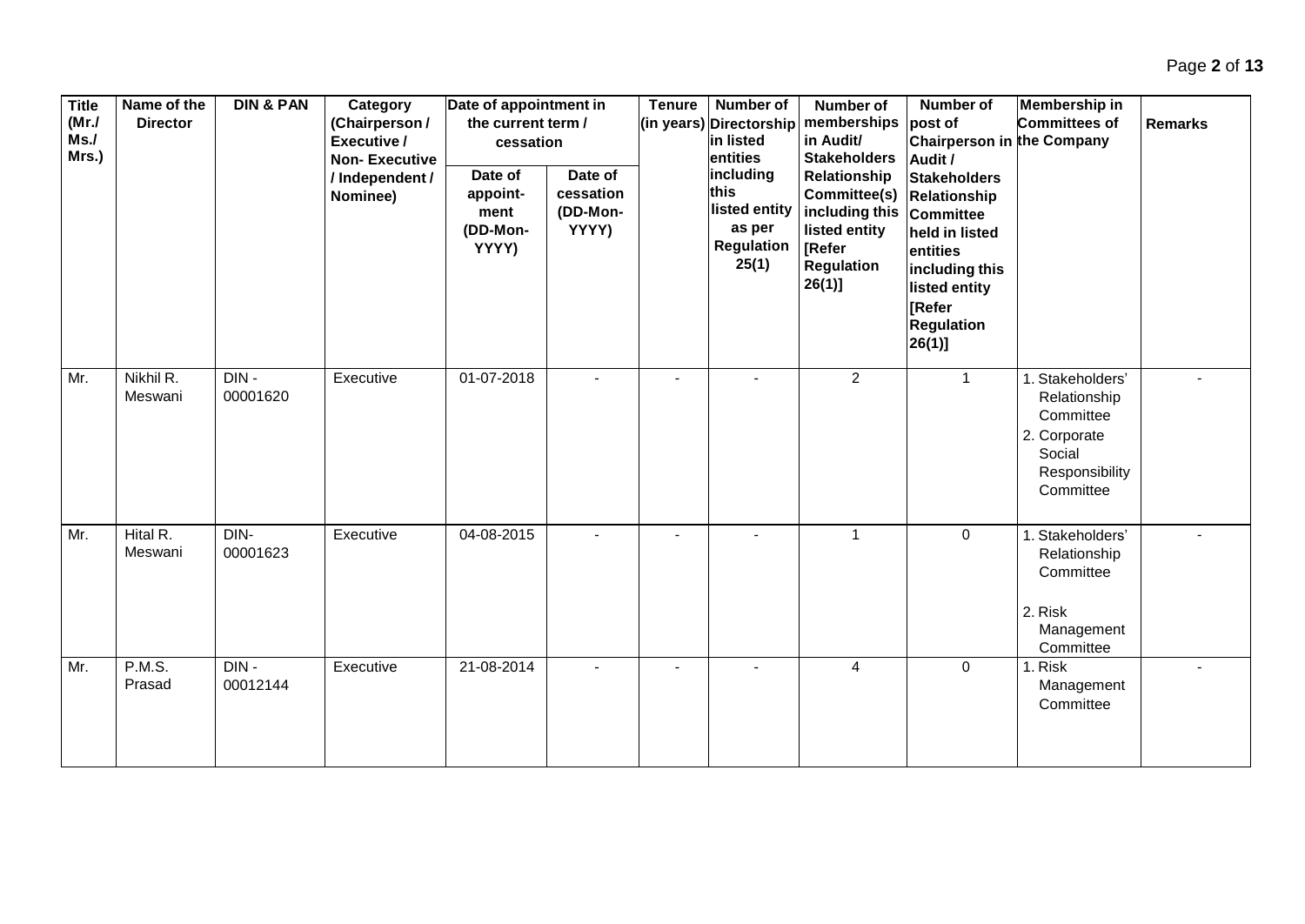| <b>Title</b><br>(MrJ)<br>Ms.<br>Mrs.) | Name of the<br><b>Director</b> | <b>DIN &amp; PAN</b> | Category<br>(Chairperson /<br>Executive /<br><b>Non-Executive</b><br>/ Independent /<br>Nominee) | Date of appointment in<br>the current term /<br>cessation<br>Date of<br>appoint-<br>ment<br>(DD-Mon-<br>YYYY) | Date of<br>cessation<br>(DD-Mon-<br>YYYY) | <b>Tenure</b> | Number of<br>(in years) Directorship<br>in listed<br>entities<br>including<br>this<br>listed entity<br>as per<br><b>Regulation</b><br>25(1) | Number of<br>memberships<br>in Audit/<br><b>Stakeholders</b><br>Relationship<br>Committee(s)<br>including this<br>listed entity<br>[Refer<br>Regulation<br>$26(1)$ ] | Number of<br>post of<br><b>Chairperson in the Company</b><br>Audit /<br><b>Stakeholders</b><br>Relationship<br>Committee<br>held in listed<br>entities<br>including this<br>listed entity<br>[Refer<br><b>Regulation</b><br>26(1) | Membership in<br><b>Committees of</b> | <b>Remarks</b> |
|---------------------------------------|--------------------------------|----------------------|--------------------------------------------------------------------------------------------------|---------------------------------------------------------------------------------------------------------------|-------------------------------------------|---------------|---------------------------------------------------------------------------------------------------------------------------------------------|----------------------------------------------------------------------------------------------------------------------------------------------------------------------|-----------------------------------------------------------------------------------------------------------------------------------------------------------------------------------------------------------------------------------|---------------------------------------|----------------|
| Mr.                                   | Pawan<br>Kumar Kapil           | DIN-<br>02460200     | Executive                                                                                        | 16-05-2018                                                                                                    |                                           |               |                                                                                                                                             | $\mathbf 0$                                                                                                                                                          | $\mathbf 0$                                                                                                                                                                                                                       |                                       |                |
| Mr.                                   | Mansingh L<br><b>Bhakta</b>    | DIN-<br>00001963     | Non-executive-<br>Independent                                                                    | 21-07-2017                                                                                                    |                                           | 5 years       | $\mathbf{1}$                                                                                                                                | $\mathbf 0$                                                                                                                                                          | $\mathbf 0$                                                                                                                                                                                                                       |                                       |                |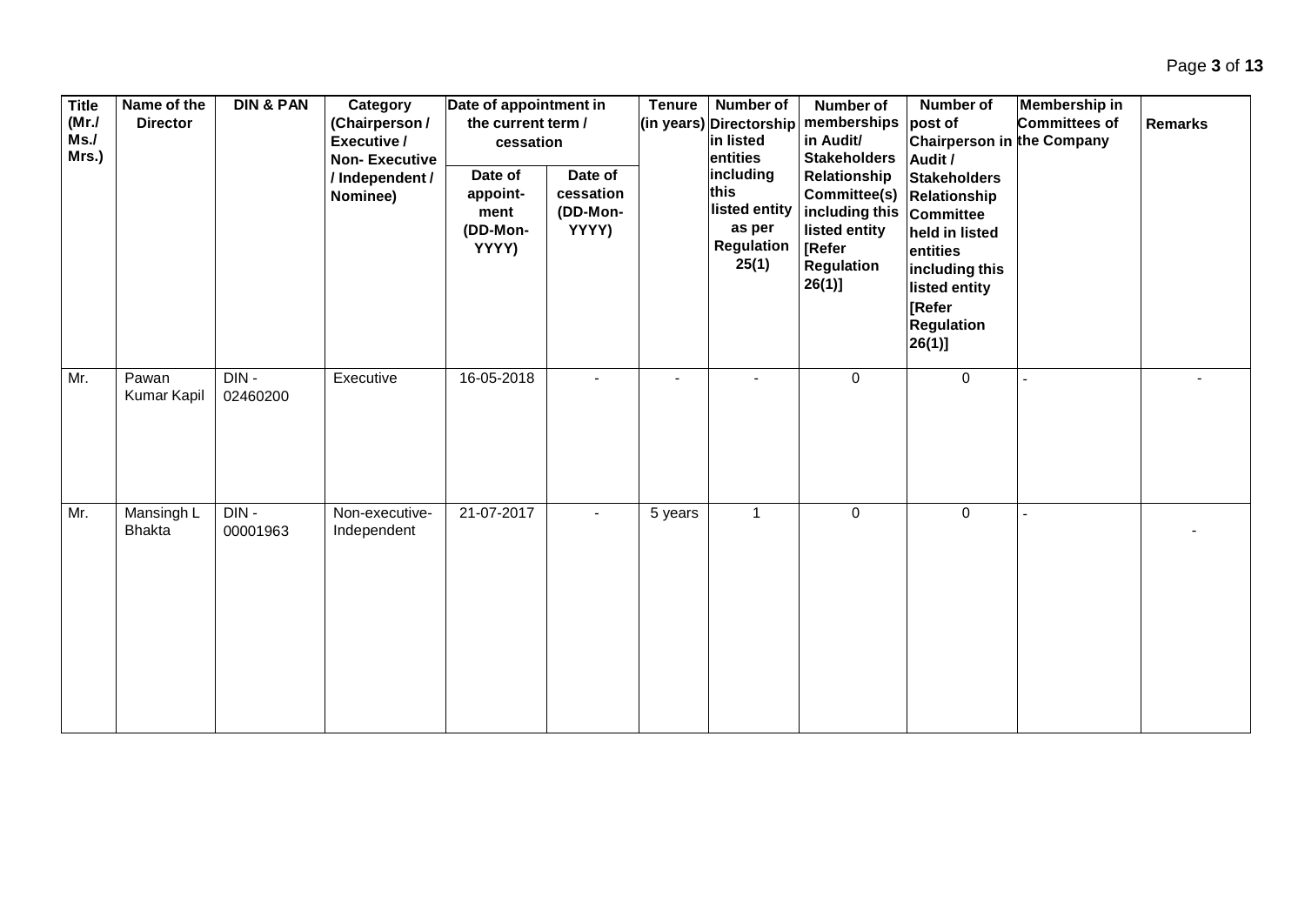| <b>Title</b><br>(MrJ)<br>Ms.<br>Mrs.) | Name of the<br><b>Director</b> | <b>DIN &amp; PAN</b> | Category<br>(Chairperson /<br>Executive /<br><b>Non-Executive</b><br>/Independent/<br>Nominee) | Date of appointment in<br>the current term /<br>cessation<br>Date of<br>appoint-<br>ment<br>(DD-Mon-<br>YYYY) | Date of<br>cessation<br>(DD-Mon-<br>YYYY) | <b>Tenure</b> | Number of<br>(in years) Directorship<br>in listed<br>entities<br>including<br>this<br>listed entity<br>as per<br><b>Regulation</b><br>25(1) | <b>Number of</b><br>memberships<br>in Audit/<br><b>Stakeholders</b><br>Relationship<br>Committee(s)<br>including this<br>listed entity<br>[Refer<br>Regulation<br>$26(1)$ ] | Number of<br>post of<br><b>Chairperson in the Company</b><br>Audit /<br><b>Stakeholders</b><br>Relationship<br>Committee<br>held in listed<br>entities<br>including this<br>listed entity<br>[Refer<br><b>Regulation</b><br> 26(1) | <b>Membership in</b><br>Committees of                                                                                                                                                | <b>Remarks</b>                                                 |
|---------------------------------------|--------------------------------|----------------------|------------------------------------------------------------------------------------------------|---------------------------------------------------------------------------------------------------------------|-------------------------------------------|---------------|---------------------------------------------------------------------------------------------------------------------------------------------|-----------------------------------------------------------------------------------------------------------------------------------------------------------------------------|------------------------------------------------------------------------------------------------------------------------------------------------------------------------------------------------------------------------------------|--------------------------------------------------------------------------------------------------------------------------------------------------------------------------------------|----------------------------------------------------------------|
| Mr.                                   | Yogendra P.<br>Trivedi         | DIN-<br>00001879     | Non-executive-<br>Independent                                                                  | 21-07-2017                                                                                                    |                                           | 5 years       | $\overline{4}$                                                                                                                              | $\overline{4}$                                                                                                                                                              | $\mathbf{3}$                                                                                                                                                                                                                       | 1. Audit<br>Committee<br>2. Stakeholders'<br>Relationship<br>Committee<br>3. Nomination<br>and<br>Remuneration<br>Committee<br>4. Corporate<br>Social<br>Responsibility<br>Committee |                                                                |
| Mr.                                   | Ashok Misra                    | $DIN -$<br>00006051  | Non-executive-<br>Independent                                                                  | 21-07-2017                                                                                                    | 17-10-2018                                | $\sim$        |                                                                                                                                             |                                                                                                                                                                             | $\blacksquare$                                                                                                                                                                                                                     |                                                                                                                                                                                      | Demitted office<br>of a Director<br>w.e.f. October<br>17, 2018 |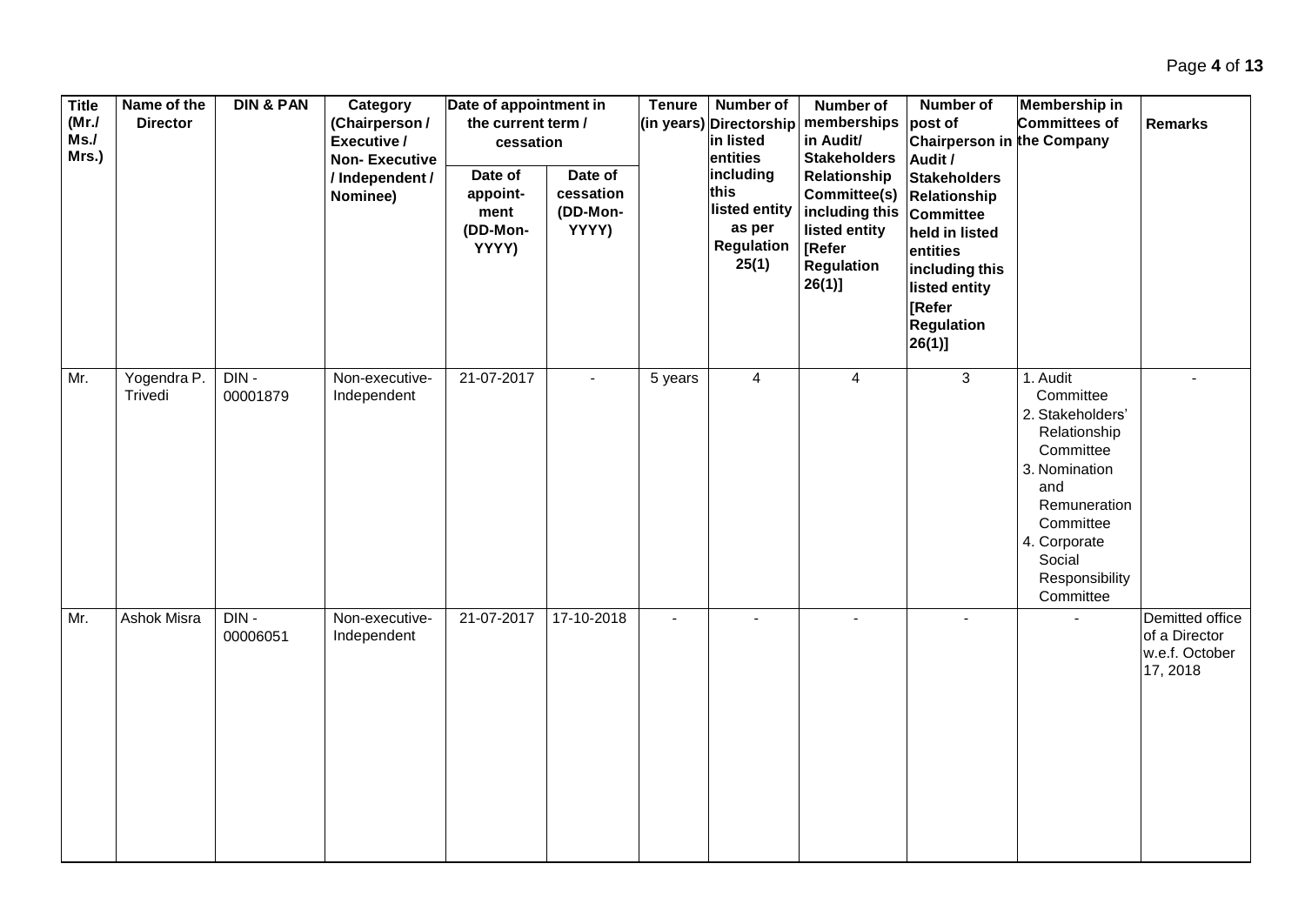| <b>Title</b><br>(MrJ)<br>Ms.<br>Mrs.) | Name of the<br><b>Director</b> | <b>DIN &amp; PAN</b> | Category<br>(Chairperson /<br>Executive /<br><b>Non-Executive</b><br>/ Independent /<br>Nominee) | Date of appointment in<br>the current term /<br>cessation<br>Date of<br>appoint-<br>ment<br>(DD-Mon-<br>YYYY) | Date of<br>cessation<br>(DD-Mon-<br>YYYY) | <b>Tenure</b> | <b>Number of</b><br>(in years) Directorship<br>in listed<br>entities<br>including<br>this<br>listed entity<br>as per<br>Regulation<br>25(1) | <b>Number of</b><br>memberships<br>in Audit/<br><b>Stakeholders</b><br>Relationship<br>Committee(s)<br>including this<br>listed entity<br>[Refer<br><b>Regulation</b><br>$26(1)$ ] | Number of<br>post of<br>Chairperson in the Company<br>Audit /<br><b>Stakeholders</b><br>Relationship<br><b>Committee</b><br>held in listed<br>entities<br>including this<br>listed entity<br>[Refer<br><b>Regulation</b><br>26(1)] | Membership in<br>Committees of | <b>Remarks</b> |
|---------------------------------------|--------------------------------|----------------------|--------------------------------------------------------------------------------------------------|---------------------------------------------------------------------------------------------------------------|-------------------------------------------|---------------|---------------------------------------------------------------------------------------------------------------------------------------------|------------------------------------------------------------------------------------------------------------------------------------------------------------------------------------|------------------------------------------------------------------------------------------------------------------------------------------------------------------------------------------------------------------------------------|--------------------------------|----------------|
| Mr.                                   | Dipak C.<br>Jain               | $DIN -$<br>00228513  | Non-executive-<br>Independent                                                                    | 21-07-2017                                                                                                    |                                           | 5 years       | $\overline{2}$                                                                                                                              | $\overline{2}$                                                                                                                                                                     | $\overline{0}$                                                                                                                                                                                                                     | $\blacksquare$                 | $\blacksquare$ |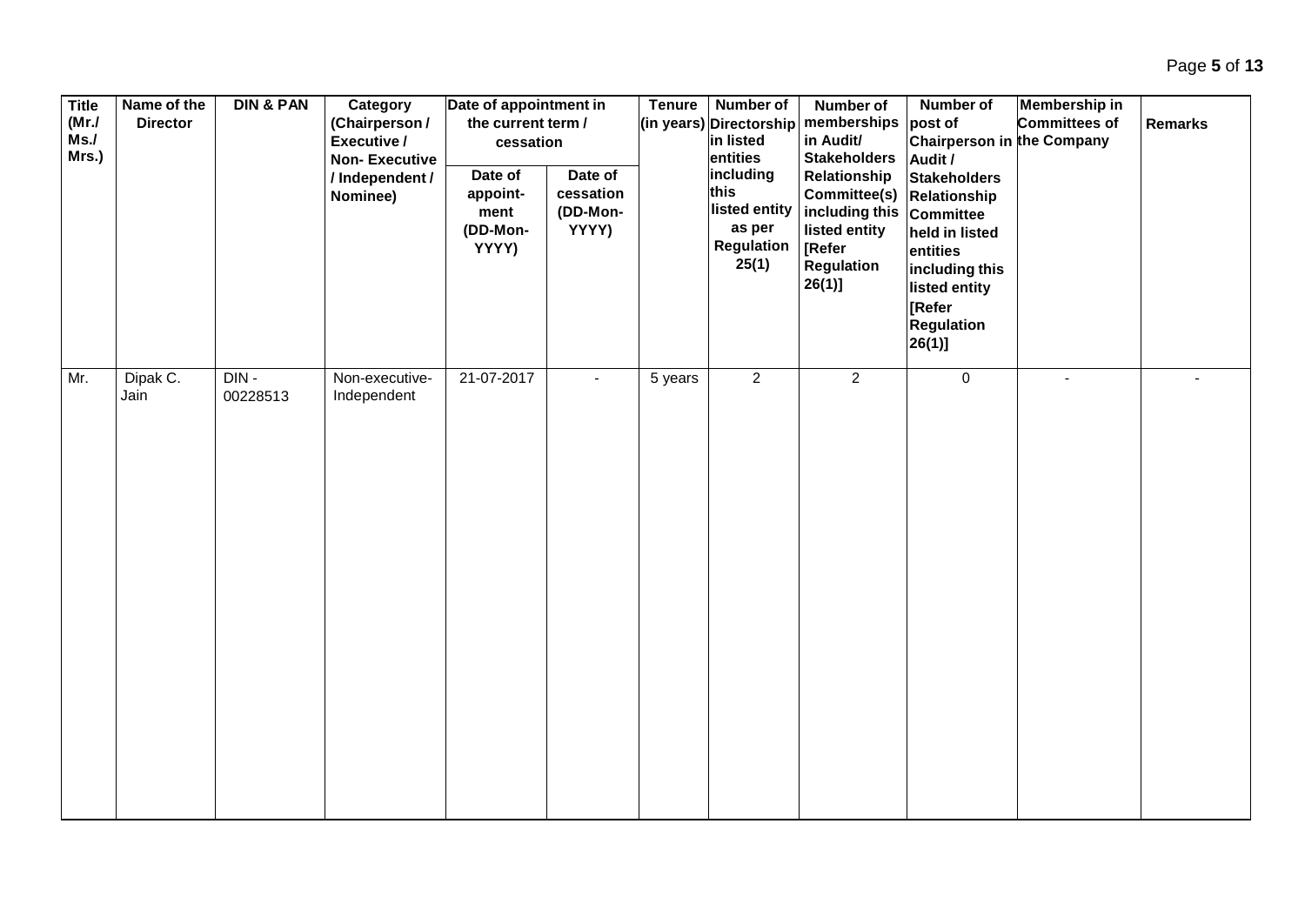| <b>Title</b><br>(Mr./<br>Ms.<br>Mrs.) | Name of the<br><b>Director</b> | <b>DIN &amp; PAN</b>   | Category<br>(Chairperson /<br>Executive /<br><b>Non-Executive</b><br>/Independent/<br>Nominee) | Date of appointment in<br>the current term /<br>cessation<br>Date of<br>appoint-<br>ment<br>(DD-Mon-<br>YYYY) | Date of<br>cessation<br>(DD-Mon-<br>YYYY) | <b>Tenure</b> | Number of<br>(in years) Directorship<br>in listed<br>entities<br>including<br>this<br>listed entity<br>as per<br><b>Regulation</b><br>25(1) | Number of<br>memberships<br>in Audit/<br><b>Stakeholders</b><br>Relationship<br>Committee(s)<br>including this<br>listed entity<br>[Refer<br><b>Regulation</b><br>$26(1)$ ] | Number of<br>post of<br>Chairperson in the Company<br>Audit /<br><b>Stakeholders</b><br>Relationship<br>Committee<br>held in listed<br>entities<br>including this<br>listed entity<br><b>[Refer</b><br><b>Regulation</b><br>$26(1)$ ] | Membership in<br><b>Committees of</b>                                                                                            | <b>Remarks</b> |
|---------------------------------------|--------------------------------|------------------------|------------------------------------------------------------------------------------------------|---------------------------------------------------------------------------------------------------------------|-------------------------------------------|---------------|---------------------------------------------------------------------------------------------------------------------------------------------|-----------------------------------------------------------------------------------------------------------------------------------------------------------------------------|---------------------------------------------------------------------------------------------------------------------------------------------------------------------------------------------------------------------------------------|----------------------------------------------------------------------------------------------------------------------------------|----------------|
| Mr.                                   | Raghunath<br>A. Mashelkar      | <b>DIN</b><br>00074119 | Non-executive-<br>Independent                                                                  | 21-07-2017                                                                                                    |                                           | 5 years       | $\mathbf{3}$                                                                                                                                | $\overline{2}$                                                                                                                                                              | 0                                                                                                                                                                                                                                     | Audit<br>Committee<br>2. Nomination<br>and<br>Remuneration<br>Committee<br>3. Corporate<br>Social<br>Responsibility<br>Committee |                |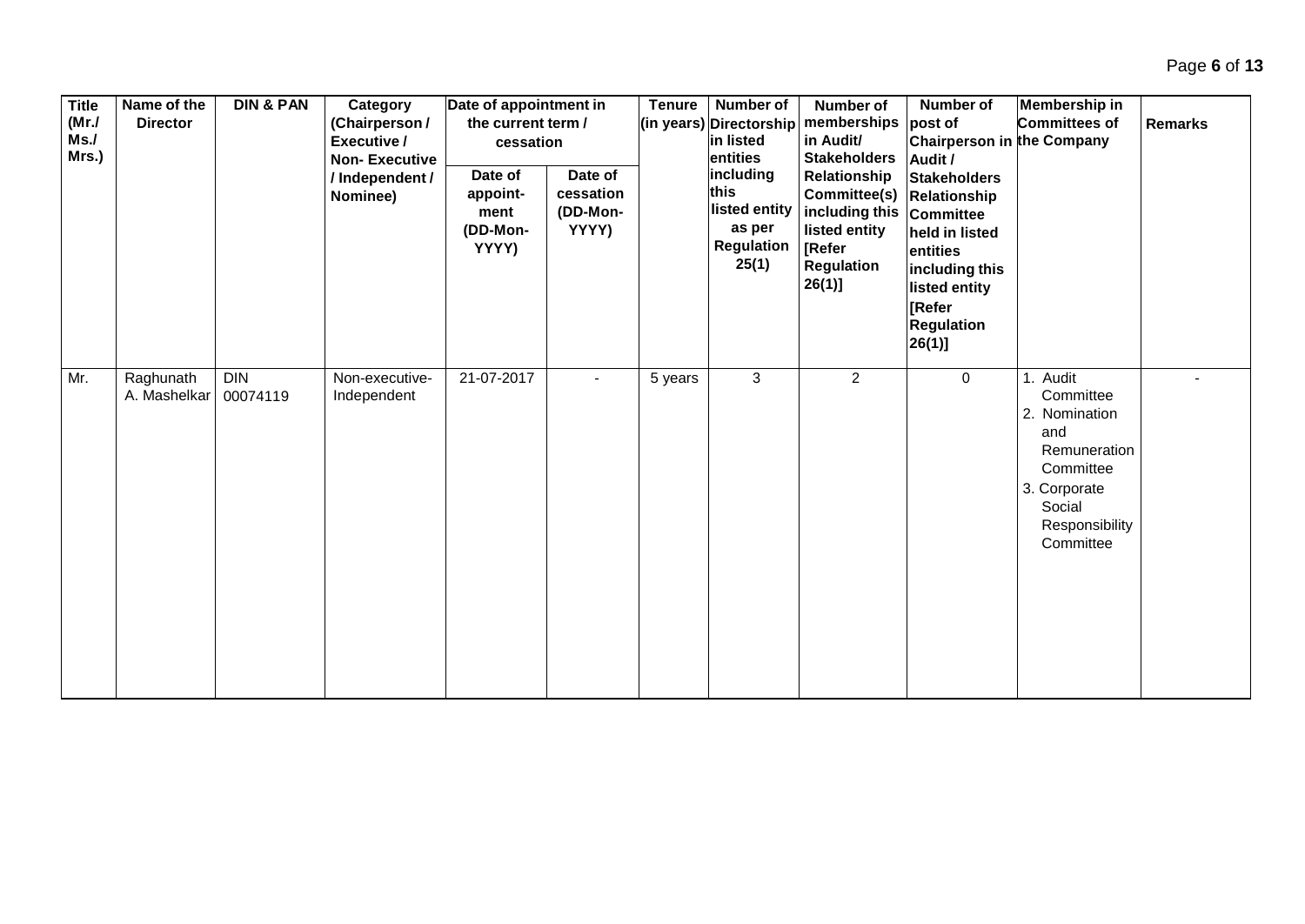| <b>Title</b><br>(MrJ)<br>Ms.<br>Mrs.) | Name of the<br><b>Director</b> | <b>DIN &amp; PAN</b> | Category<br>(Chairperson /<br>Executive /<br><b>Non-Executive</b><br>/ Independent /<br>Nominee) | Date of appointment in<br>the current term /<br>cessation<br>Date of<br>appoint-<br>ment<br>(DD-Mon-<br>YYYY) | Date of<br>cessation<br>(DD-Mon-<br>YYYY) | <b>Tenure</b> | <b>Number of</b><br>(in years) Directorship<br>in listed<br>entities<br>including<br>this<br>listed entity<br>as per<br><b>Regulation</b><br>25(1) | <b>Number of</b><br>memberships<br>in Audit/<br><b>Stakeholders</b><br>Relationship<br><b>Committee(s) Relationship</b><br>including this<br>listed entity<br>[Refer<br><b>Regulation</b><br>$26(1)$ ] | Number of<br>post of<br><b>Chairperson in the Company</b><br>Audit /<br><b>Stakeholders</b><br><b>Committee</b><br>held in listed<br>entities<br>including this<br>listed entity<br>[Refer<br><b>Regulation</b><br> 26(1) | Membership in<br>Committees of                                                                                   | <b>Remarks</b> |
|---------------------------------------|--------------------------------|----------------------|--------------------------------------------------------------------------------------------------|---------------------------------------------------------------------------------------------------------------|-------------------------------------------|---------------|----------------------------------------------------------------------------------------------------------------------------------------------------|--------------------------------------------------------------------------------------------------------------------------------------------------------------------------------------------------------|---------------------------------------------------------------------------------------------------------------------------------------------------------------------------------------------------------------------------|------------------------------------------------------------------------------------------------------------------|----------------|
| Mr.                                   | Adil<br>Zainulbhai             | $DIN -$<br>06646490  | Non-executive-<br>Independent                                                                    | 18-06-2014                                                                                                    | $\blacksquare$                            | 5 years       | $6\phantom{a}$                                                                                                                                     | $\,6\,$                                                                                                                                                                                                | $5\overline{)}$                                                                                                                                                                                                           | 1. Audit<br>Committee<br>2. Risk<br>Management<br>Committee<br>3. Nomination<br>and<br>Remuneration<br>Committee |                |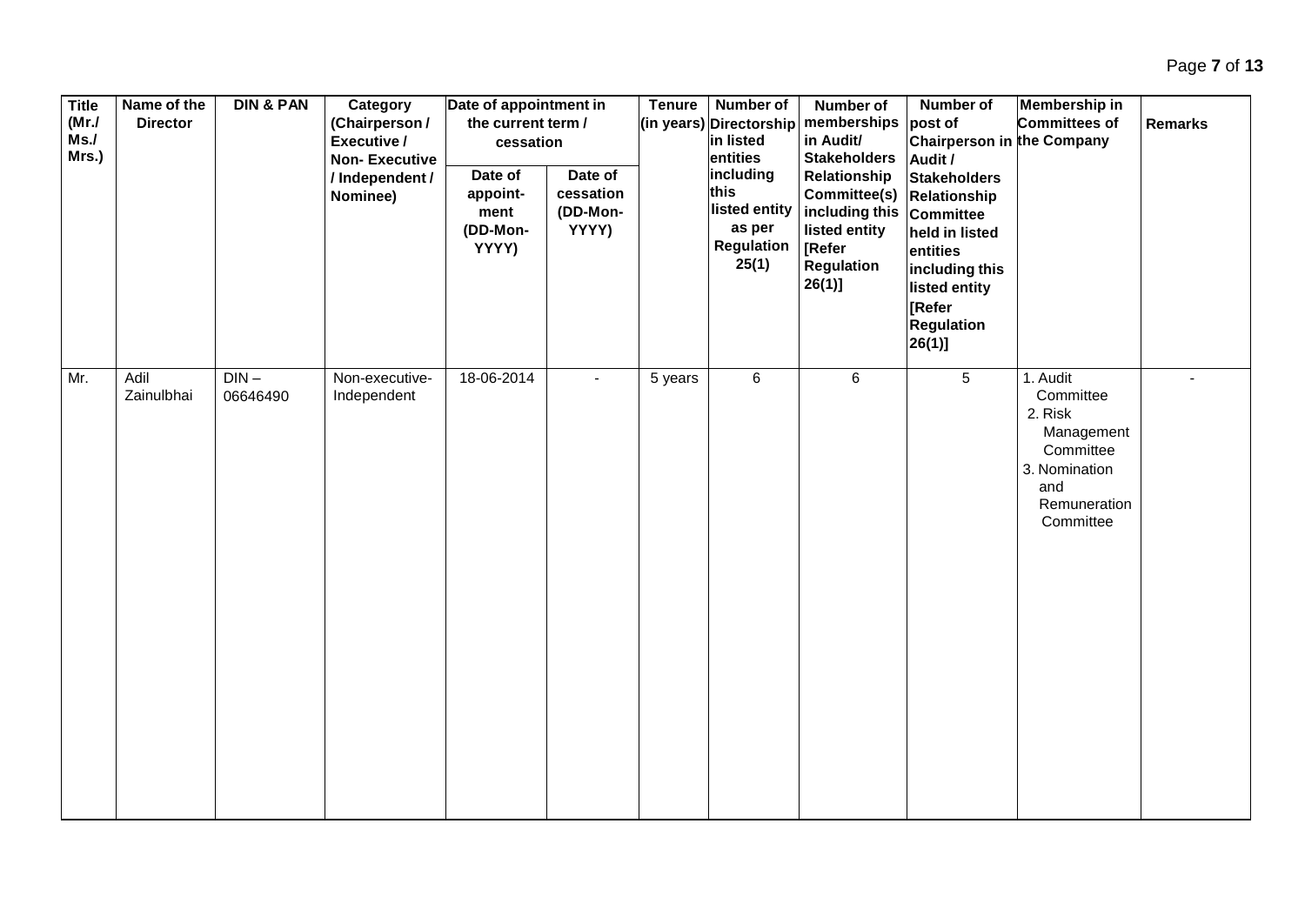| <b>Title</b><br>(MrJ)<br>Ms.<br>Mrs.) | Name of the<br><b>Director</b> | <b>DIN &amp; PAN</b> | Category<br>(Chairperson /<br>Executive /<br><b>Non-Executive</b><br>/ Independent /<br>Nominee) | Date of appointment in<br>the current term /<br>cessation<br>Date of<br>appoint-<br>ment<br>(DD-Mon-<br>YYYY) | Date of<br>cessation<br>(DD-Mon-<br>YYYY) | <b>Tenure</b> | Number of<br>(in years) Directorship<br>in listed<br>entities<br>including<br>this<br>listed entity<br>as per<br><b>Regulation</b><br>25(1) | Number of<br>memberships<br>in Audit/<br><b>Stakeholders</b><br>Relationship<br>Committee(s) Relationship<br>including this<br>listed entity<br>[Refer<br><b>Regulation</b><br>$26(1)$ ] | Number of<br>post of<br>Chairperson in the Company<br>Audit /<br><b>Stakeholders</b><br><b>Committee</b><br>held in listed<br>entities<br>including this<br>listed entity<br><b>Refer</b><br><b>Regulation</b><br>$26(1)$ ] | <b>Membership in</b><br><b>Committees of</b>                               | <b>Remarks</b> |
|---------------------------------------|--------------------------------|----------------------|--------------------------------------------------------------------------------------------------|---------------------------------------------------------------------------------------------------------------|-------------------------------------------|---------------|---------------------------------------------------------------------------------------------------------------------------------------------|------------------------------------------------------------------------------------------------------------------------------------------------------------------------------------------|-----------------------------------------------------------------------------------------------------------------------------------------------------------------------------------------------------------------------------|----------------------------------------------------------------------------|----------------|
| Mrs.                                  | Nita M.<br>Ambani              | $DIN -$<br>03115198  | Non-executive -<br>Non-<br>independent                                                           | 18-06-2014                                                                                                    |                                           |               |                                                                                                                                             | $\mathbf 0$                                                                                                                                                                              | $\Omega$                                                                                                                                                                                                                    |                                                                            |                |
| Mr.                                   | Raminder<br>Singh Gujral       | DIN-<br>07175393     | Non-executive-<br>Independent                                                                    | 12-06-2015                                                                                                    |                                           | 5 years       | $\overline{2}$                                                                                                                              | 3                                                                                                                                                                                        | $\mathbf 0$                                                                                                                                                                                                                 | 1. Audit<br>Committee<br>2. Nomination<br>and<br>Remuneration<br>Committee |                |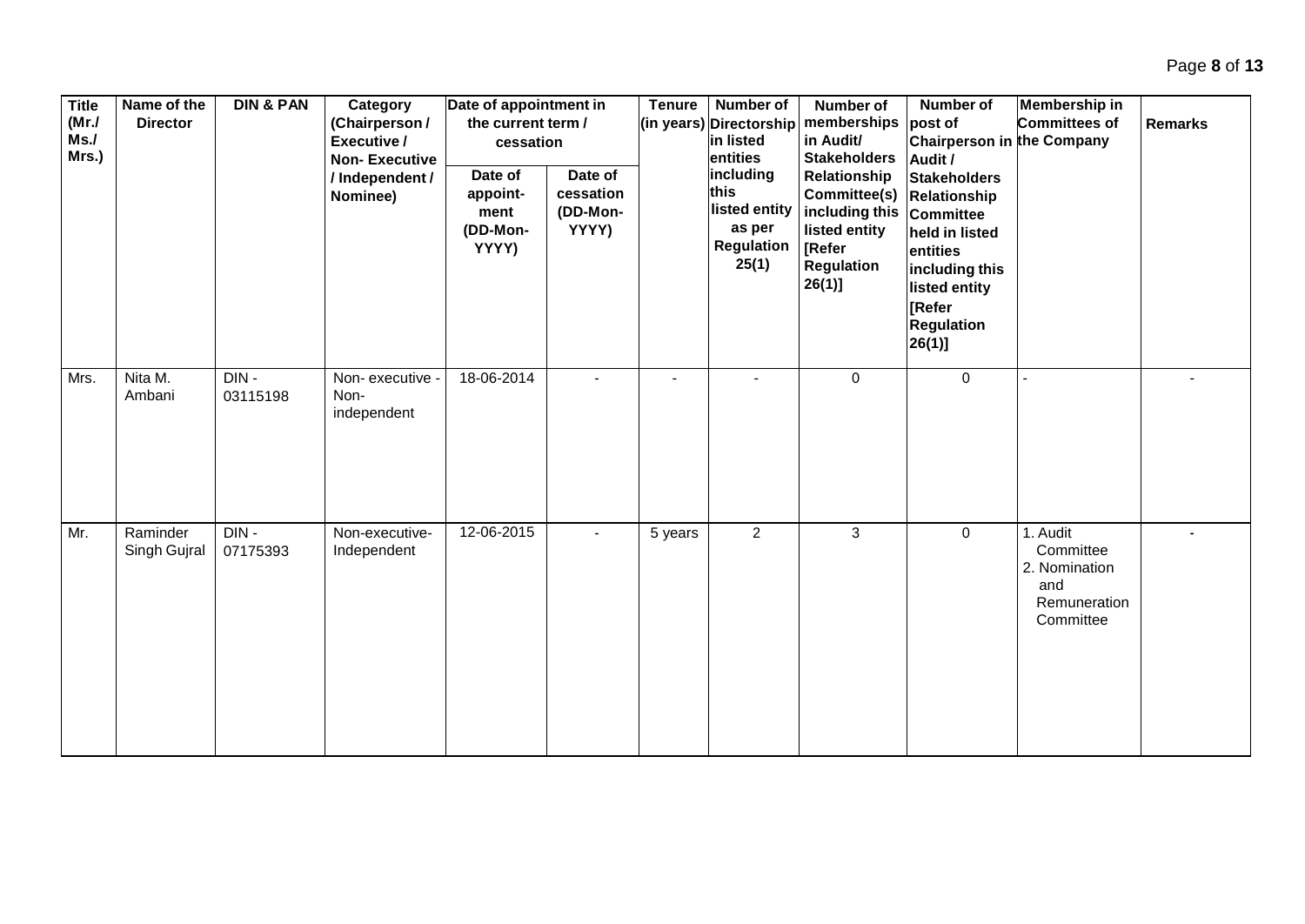| <b>Title</b><br>(MrJ)<br>Ms.<br>Mrs.) | Name of the<br><b>Director</b>   | <b>DIN &amp; PAN</b> | Category<br>(Chairperson /<br>Executive /<br><b>Non-Executive</b><br>/Independent/<br>Nominee) | Date of appointment in<br>the current term /<br>cessation<br>Date of<br>appoint-<br>ment<br>(DD-Mon-<br>YYYY) | Date of<br>cessation<br>(DD-Mon-<br>YYYY) | <b>Tenure</b> | <b>Number of</b><br>(in years) Directorship<br>in listed<br>entities<br>including<br>this<br>listed entity<br>as per<br><b>Regulation</b><br>25(1) | Number of<br>memberships<br>in Audit/<br><b>Stakeholders</b><br>Relationship<br>Committee(s)<br>including this<br>listed entity<br>[Refer<br><b>Regulation</b><br>$26(1)$ ] | <b>Number of</b><br>post of<br>Chairperson in the Company<br>Audit /<br><b>Stakeholders</b><br><b>Relationship</b><br><b>Committee</b><br>held in listed<br>entities<br>including this<br>listed entity<br>Refer<br><b>Regulation</b><br> 26(1) | Membership in<br>Committees of                                                                                                                | <b>Remarks</b>                                                                                                                                                            |
|---------------------------------------|----------------------------------|----------------------|------------------------------------------------------------------------------------------------|---------------------------------------------------------------------------------------------------------------|-------------------------------------------|---------------|----------------------------------------------------------------------------------------------------------------------------------------------------|-----------------------------------------------------------------------------------------------------------------------------------------------------------------------------|-------------------------------------------------------------------------------------------------------------------------------------------------------------------------------------------------------------------------------------------------|-----------------------------------------------------------------------------------------------------------------------------------------------|---------------------------------------------------------------------------------------------------------------------------------------------------------------------------|
| Mr.                                   | Shumeet<br>Banerji               | $DIN -$<br>02787784  | Non-executive-<br>Independent                                                                  | 21-07-2017                                                                                                    |                                           | 5 years       | $\overline{2}$                                                                                                                                     | $\mathbf 0$                                                                                                                                                                 | $\mathbf 0$                                                                                                                                                                                                                                     | 1. Nomination and<br>Remuneration<br>Committee<br>2. Risk<br>Management<br>Committee<br>3. Corporate<br>Social<br>Responsibility<br>Committee |                                                                                                                                                                           |
| Mrs.                                  | Arundhati<br><b>Bhattacharya</b> | $DIN -$<br>02011213  | Non-executive-<br>Independent                                                                  | 17-10-2018                                                                                                    |                                           | 5 years       | 3                                                                                                                                                  | $\mathbf{1}$                                                                                                                                                                | $\mathbf 0$                                                                                                                                                                                                                                     | 1. Stakeholders'<br>Relationship<br>Committee                                                                                                 | Appointed for a<br>period of 5 (five)<br>consecutive<br>years for a term<br>up to October<br>16, 2023,<br>subject to the<br>approval of<br>Shareholders of<br>the Company |

Page **9** of **13**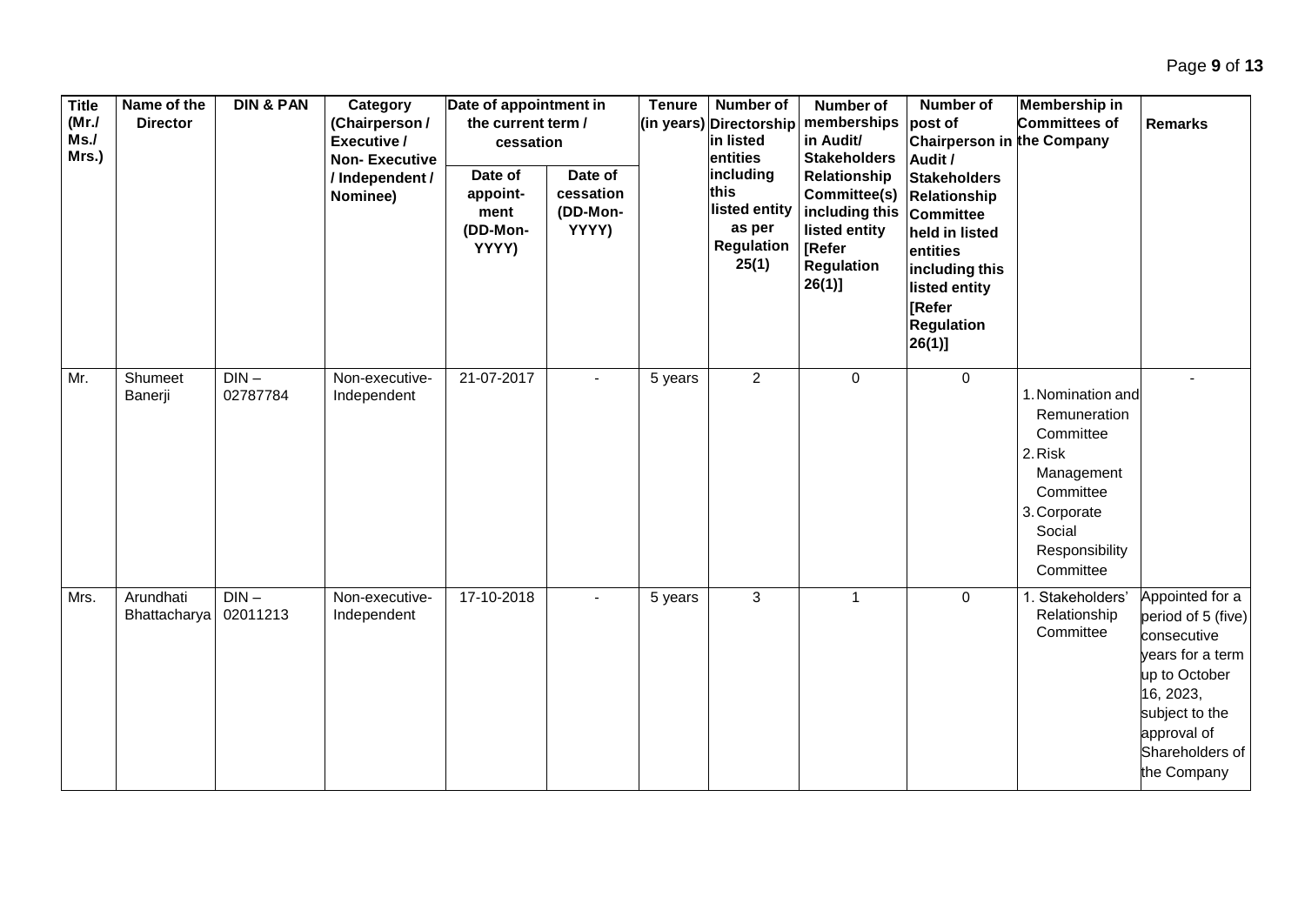### **II. Composition of Committees**

| <b>Name of Committee</b>                        | <b>Name of Committee</b><br>members                                                                                                      | <b>Category</b><br>(Chairperson / Executive / Non-Executive /<br><b>Independent / Nominee)</b>                                                                                               | Company<br><b>Remarks</b><br>(Date of<br>appointment)                            |
|-------------------------------------------------|------------------------------------------------------------------------------------------------------------------------------------------|----------------------------------------------------------------------------------------------------------------------------------------------------------------------------------------------|----------------------------------------------------------------------------------|
| 1. Audit Committee                              | Mr. Yogendra P. Trivedi<br>Dr. Raghunath A. Mashelkar<br>Mr. Adil Zainulbhai<br>Mr. Raminder Singh Gujral                                | Non-executive Independent - Chairman<br>Non-executive Independent - Member<br>Non-executive Independent - Member<br>Non-executive Independent - Member                                       | 27/04/1998<br>21/08/2009<br>20/12/2013<br>07/07/2015                             |
| 2. Nomination & Remuneration<br>Committee       | Mr. Adil Zainulbhai<br>Mr. Yogendra P. Trivedi<br>Dr. Raghunath A. Mashelkar<br>Mr. Raminder Singh Gujral<br>Dr. Shumeet Banerji         | Non-executive Independent - Chairman<br>Non-executive Independent - Member<br>Non-executive Independent - Member<br>Non-executive Independent - Member<br>Non-executive Independent - Member | 20/12/2013<br>20/12/2013<br>20/12/2013<br>27/09/2017<br>27/09/2017               |
| 3. Risk Management Committee                    | Mr. Adil Zainulbhai<br>Dr. Shumeet Banerji<br>Mr. Hital R. Meswani<br>Mr. P.M.S. Prasad<br>Mr. Alok Agarwal<br>Mr. Srikanth Venkatachari | Non-executive Independent - Chairman<br>Non-executive Independent - Member<br>Executive - Member<br>Executive - Member<br>Not a director - Member<br>Not a director - Member                 | 13/10/2014<br>17/10/2018<br>13/10/2014<br>13/10/2014<br>13/10/2014<br>13/10/2014 |
| 4. Stakeholders' Relationship<br>Committee*     | Mr. Yogendra P. Trivedi<br>Mrs. Arundhati Bhattacharya<br>Mr. Nikhil R. Meswani<br>Mr. Hital R. Meswani                                  | Non-executive Independent - Chairman<br>Non-executive Independent - Member<br>Executive - Member<br>Executive - Member                                                                       | 18/04/2014<br>17/10/2018<br>18/04/2014<br>18/04/2014                             |
| 5. Corporate Social Responsibility<br>Committee | Mr. Yogendra P. Trivedi<br>Dr. Raghunath A. Mashelkar<br>Dr. Shumeet Banerji<br>Mr. Nikhil R. Meswani                                    | Non-executive Independent - Chairman<br>Non-executive Independent - Member<br>Non-executive Independent - Member<br>Executive - Member                                                       | 17/01/2014<br>17/01/2014<br>27/09/2017<br>17/01/2014                             |

\* Prof Ashok Misra demitted office of a Director w.e.f. October 17, 2018. He was appointed as a member of Stakeholders' Relationship Committee w.e.f. April 18, 2014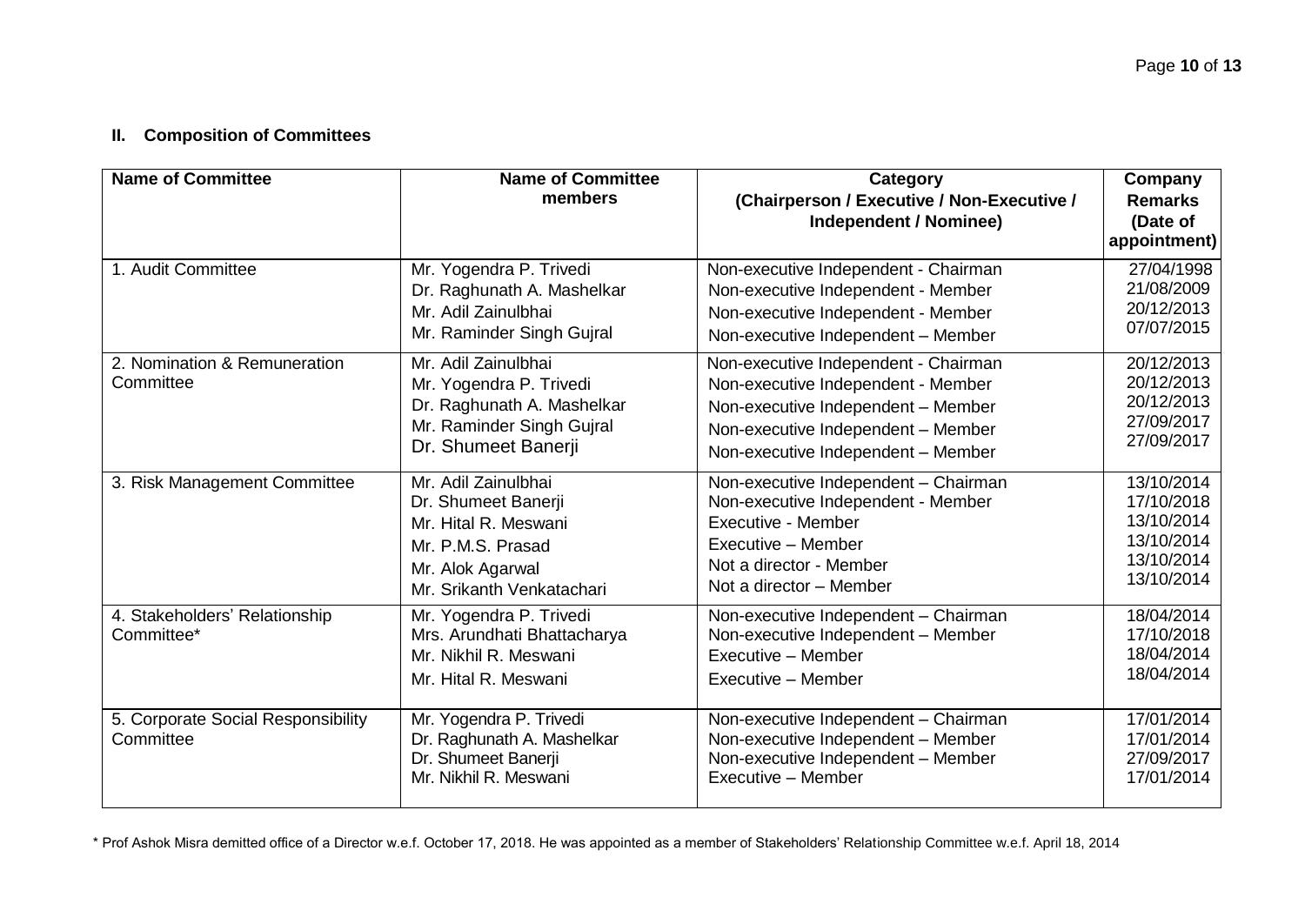### **III. Meeting of Board of Directors**

| Date(s) of Meeting (if any) in the<br>previous quarter | Date(s) of Meeting (if any) in<br>the relevant quarter | Maximum gap between<br>any two consecutive<br>meetings<br>(in number of days) | <b>Company Remarks</b> |
|--------------------------------------------------------|--------------------------------------------------------|-------------------------------------------------------------------------------|------------------------|
| July 27, 2018                                          | October 17, 2018                                       | 81 days                                                                       |                        |

# **IV. Meeting of Committees**

| Name of the<br><b>Committee</b>                        | Date(s) of<br>meeting of the<br>committee in the<br>previous quarter | Date(s) of<br>meeting of the<br>committee in the<br>relevant quarter | <b>Whether</b><br>requirement of<br>Quorum met<br>(details) | Maximum gap between any<br>two consecutive meetings<br>(in number of days) | Company<br><b>Remarks</b> |
|--------------------------------------------------------|----------------------------------------------------------------------|----------------------------------------------------------------------|-------------------------------------------------------------|----------------------------------------------------------------------------|---------------------------|
| <b>Audit Committee</b>                                 | July 25, 2018<br>July 27, 2018                                       | October 16, 2018<br>October 17, 2018                                 | Required quorum of 2<br>members was met                     | 80 days                                                                    |                           |
| &<br>Nomination<br>Remuneration<br>Committee           | July 26, 2018                                                        | October 16, 2018                                                     | Required quorum of 2<br>members was met                     | 81 days                                                                    |                           |
| <b>Risk Management</b><br>Committee                    | July 26, 2018                                                        |                                                                      | Required quorum of 2<br>members was met                     |                                                                            |                           |
| Stakeholders'<br>Relationship<br>Committee             | July 27, 2018                                                        | October 17, 2018                                                     | Required quorum of 2<br>members was met                     | 81 days                                                                    |                           |
| <b>Corporate Social</b><br>Responsibility<br>Committee | July 26, 2018                                                        | October 16, 2018                                                     | Required quorum of 2<br>members was met                     | 81 days                                                                    |                           |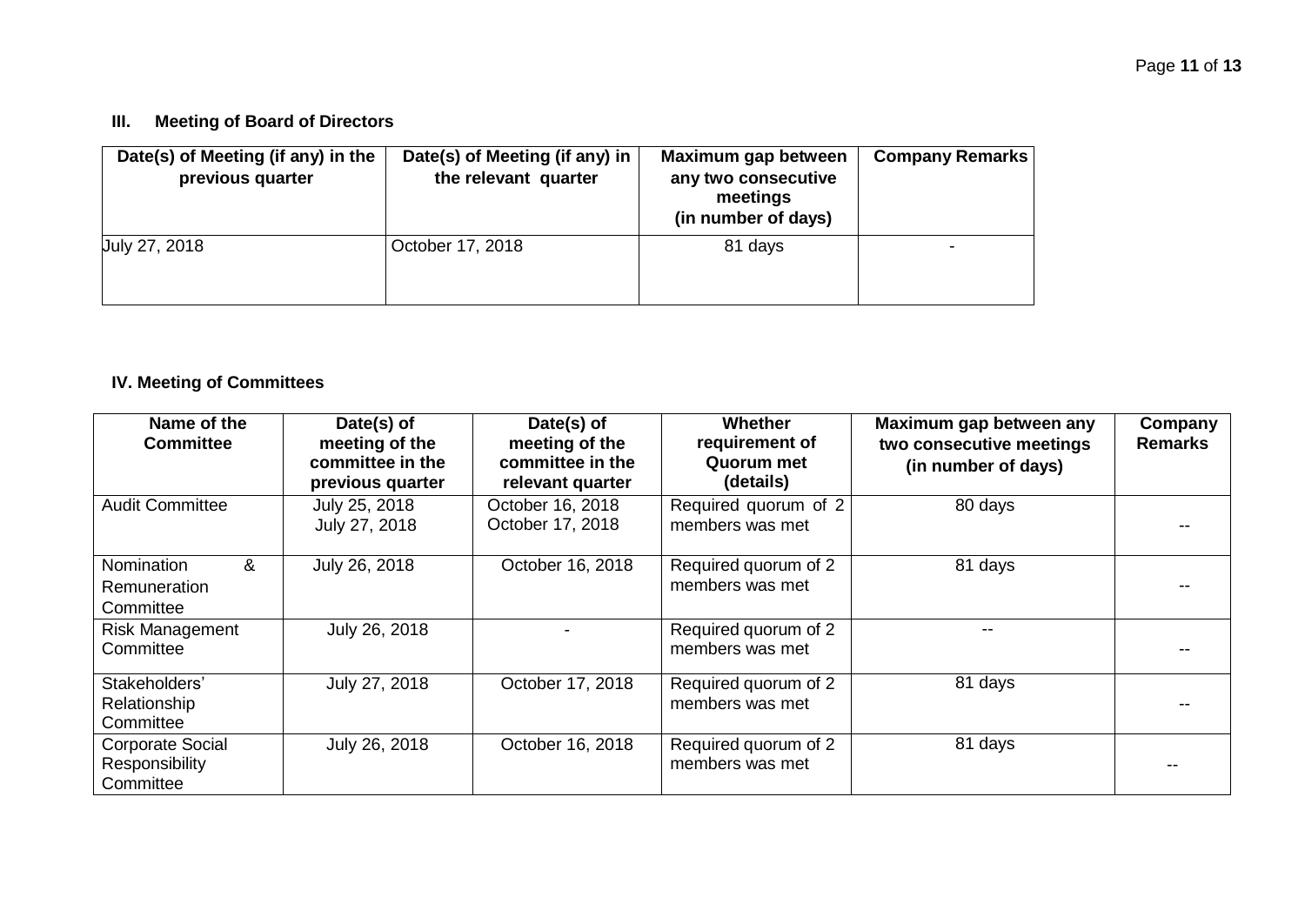# **V. Related Party Transactions**

| <b>Subject</b>                                                                                         | <b>Compliance status</b><br>(Yes / No / NA) | Company<br><b>Remarks</b> |
|--------------------------------------------------------------------------------------------------------|---------------------------------------------|---------------------------|
| Whether prior approval of audit committee obtained                                                     | Yes                                         |                           |
| Whether shareholder approval obtained for material RPT                                                 | <b>NA</b>                                   |                           |
| Whether details of RPT entered into pursuant to omnibus approval have been reviewed by Audit Committee | Yes                                         |                           |

|    | <b>Affirmations</b>                                                                                                                                                                                                                                                                                   | Yes / No |
|----|-------------------------------------------------------------------------------------------------------------------------------------------------------------------------------------------------------------------------------------------------------------------------------------------------------|----------|
| 1. | The composition of Board of Directors is in terms of SEBI (Listing Obligations and Disclosure Requirements) Regulations, 2015.                                                                                                                                                                        | Yes      |
| 2. | The composition of the following Committees is in terms of SEBI (Listing Obligations and Disclosure Requirements) Regulations,<br>2015<br>Audit Committee<br>a.<br>Nomination & Remuneration Committee<br>b.<br><b>Stakeholders' Relationship Committee</b><br><b>Risk Management Committee</b><br>d. | Yes      |
| 3. | The above committee members have been made aware of their powers, role and responsibilities as specified in SEBI (Listing<br>Obligations and Disclosure Requirements) Regulations, 2015.                                                                                                              | Yes      |
| 4. | The meetings of the Board of Directors and the above Committees have been conducted in the manner as specified in<br>SEBI (Listing Obligations and Disclosure Requirements) Regulations, 2015.                                                                                                        | Yes      |